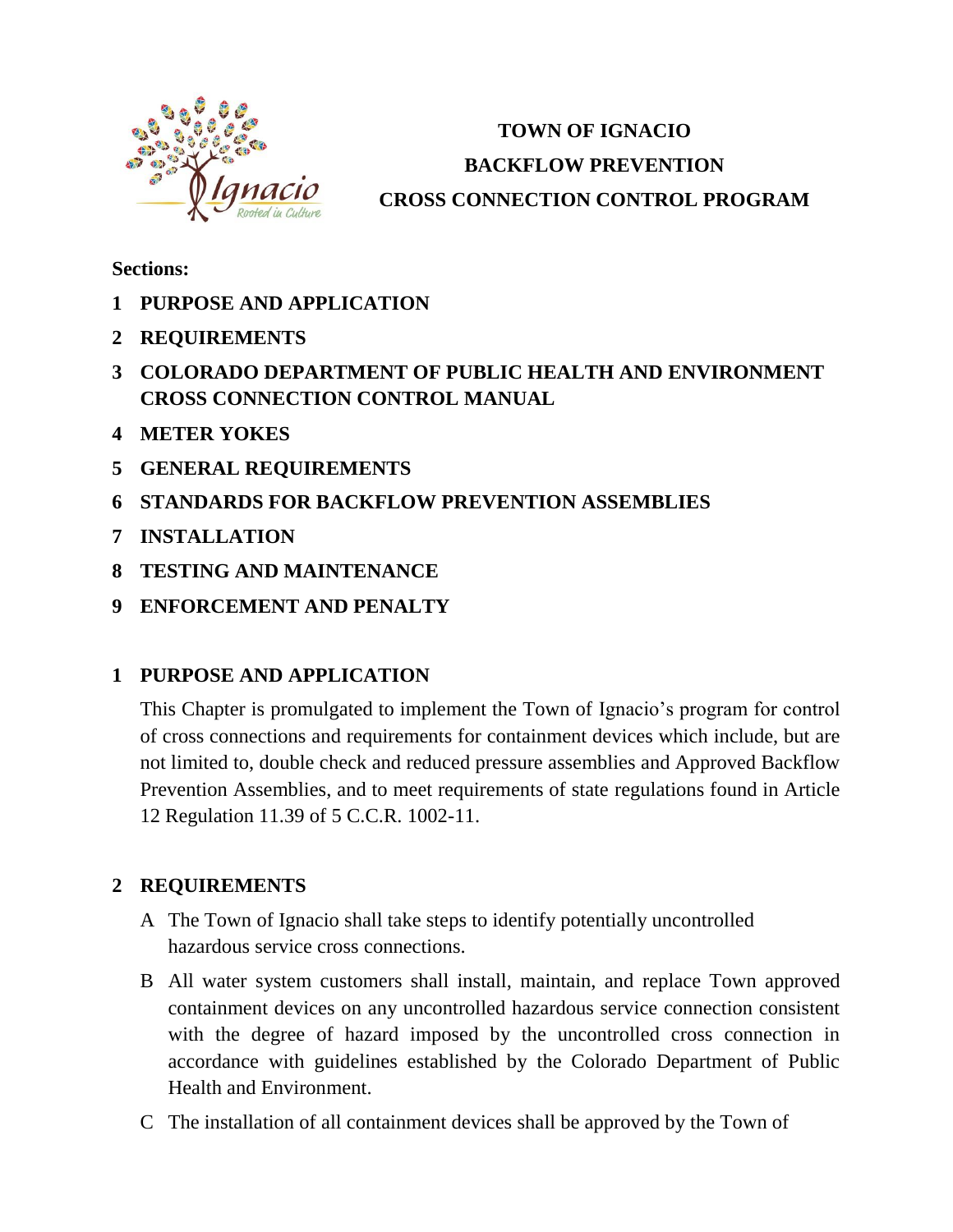Ignacio following installation, prior to use.

- D Containment devices shall be properly inspected or tested and maintained by the customer, at the customer's expense at installation and at least annually by a certified cross connection control technician. Test results shall be submitted to the Town.
- E The Town of Ignacio shall retain maintenance and inspection records of containment devices for three (3) years, which shall be available for inspection by Colorado Department of Public Health and Environment personnel.
- F The Town of Ignacio shall notify Colorado Department of Public Health and Environment of any cross connections discovered by the Town, as defined by Section 1.22(12) of the State regulations, and require correction of the problem with due diligence.
- G Town of Ignacio customers shall comply with applicable Town ordinances, and Section 6 of the State Plumbing Code, to properly install and maintain containment devices, and to perform annual inspections and tests, provide the Town of Ignacio with inspections and test reports, and maintain a copy of their inspections and test reports.

# **3 COLORADO DEPARTMENT OF PUBLIC HEALTH AND ENVIRONMENT CROSS CONNECTION CONTROL MANUAL**

The Town of Ignacio may utilize provisions of the Colorado Department of Public Health and Environment's Cross Connection Control Manual to identify hazardous service connections, determine required containment devices for various types of installation, and assist in administration and interpretation of the program. www.colorado.gov/pacific/cdphe/drinking-water-cross-connection-control-program

## **4 METER YOKES**

Residential service lines are generally considered to be low-hazard connections, unless a hazardous activity is present. Meter yokes with a dual check valve assembly will be installed on all new taps and service upgrades. Additional protection is required for irrigation systems or other hazardous situations.

## **5 GENERAL REQUIREMENTS**

A Plumbing plans must be submitted to the Town of Ignacio and approved, prior to the activation of water service. PLANS MUST SHOW: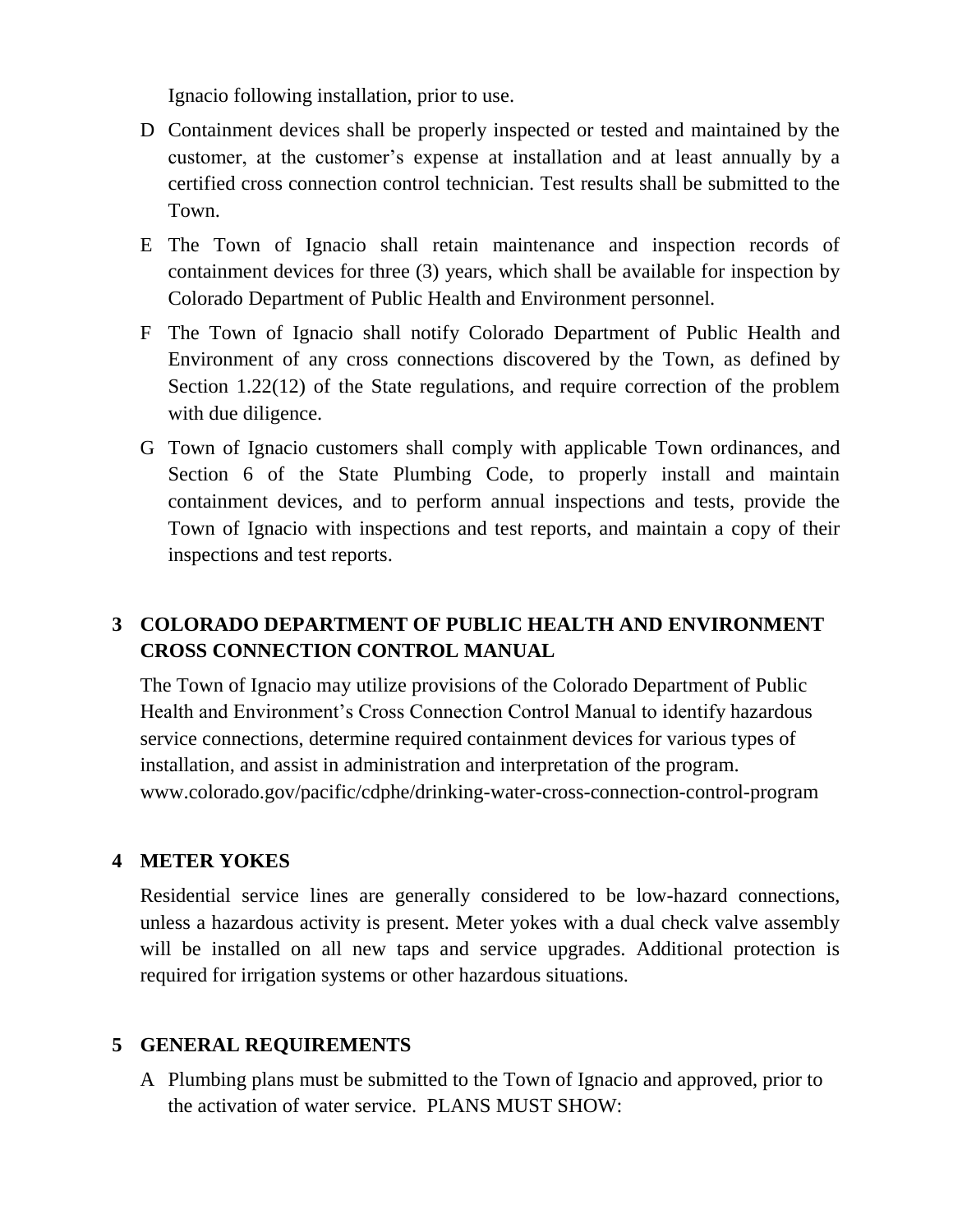- 1 Water services type, size and location
- 2 Meter size and location
- 3 Backflow prevention assembly size, type and location
- 4 Fire sprinkling system(s) service line, size and type of backflow prevention assembly if applicable
- B Backflow prevention assemblies are to be installed in an accessible location to facilitate maintenance, testing and repair. Drawings must show various installations.
- C All backflow prevention assemblies shall be installed immediately downstream of the water meter.
- D Before installing a backflow prevention assembly, pipelines should be thoroughly flushed to remove foreign material.
- E In no case will it be permissible to have connections or tees between the meter and service line backflow prevention assembly.
- F Backflow prevention valves are not to be used as the inlet or outlet valve of the water meter. Test cocks are not to be used as supply connections. (Not applied to residential dual check installations.)
- G In order to insure that backflow prevention assemblies continue to operate satisfactorily, it will be necessary that they be tested at the time of installation and on an annual schedule thereafter. Such tests will be conducted in accordance with A.S.S.E. and/or U.S.C.-C.C.C. and H.R. performance standards and field test procedures as directed by the Colorado Department of Public Health and Environment. (Not applied to residential dual check installations. Dual checks will be tested at intervals set by the Board.)
- H The Town of Ignacio will require inspection of all containment system installations.
- I All costs for design, installation, maintenance, repair, and testing are to be borne by the customer.
- J No grandfather clause exists. All laws and regulations apply regardless of the age of the facility.
- K All fire sprinkling lines shall have a minimum protection of an approved double check valve for containment of the system.
	- 1 All glycol, ethylene, propylene, and other chemical antifreeze systems shall have an approved Reduced Pressure Zone assembly for containment.
	- 2 Dry fire systems shall have an approved Double Check Valve installed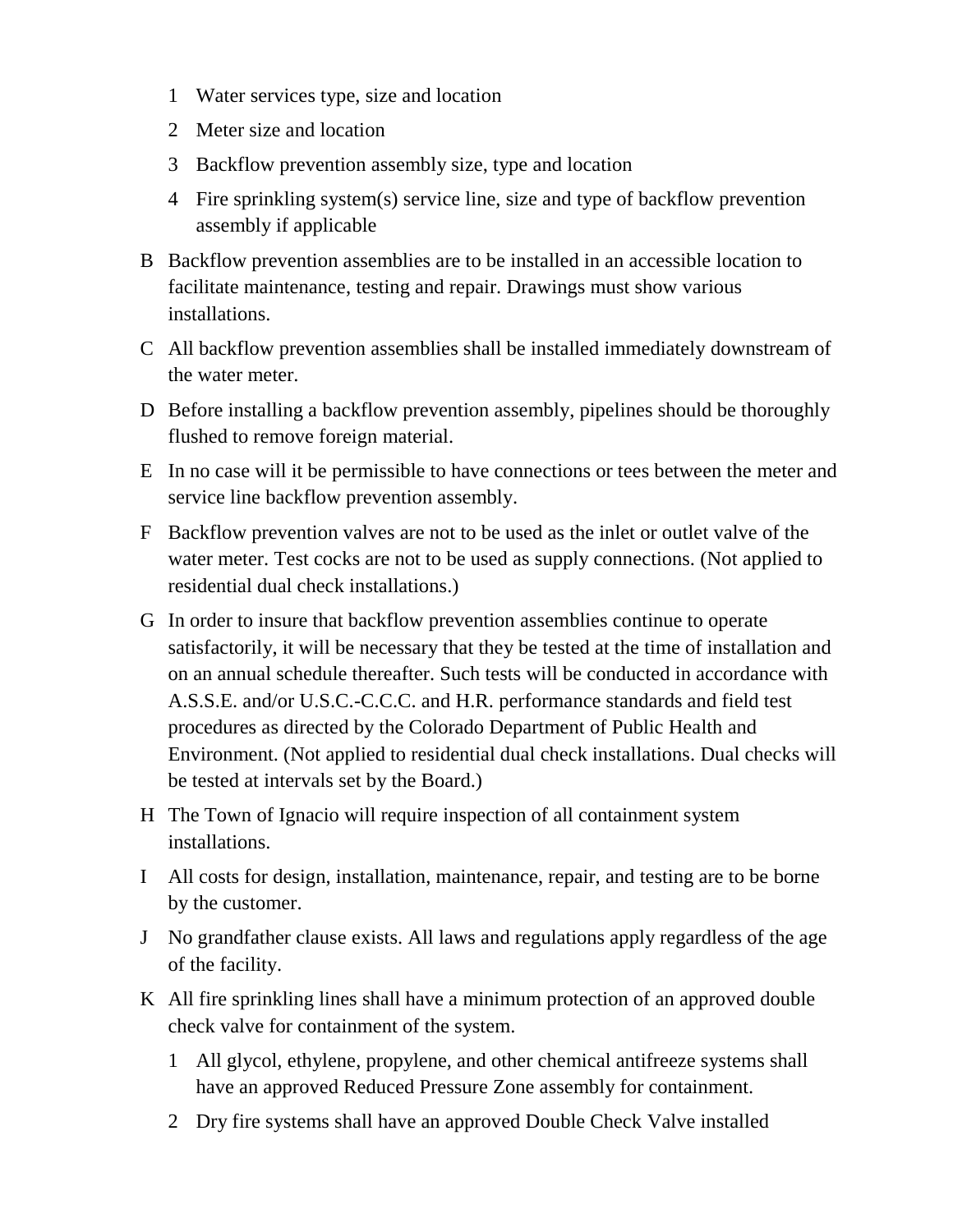upstream of the air pressure valve.

- 3 Single-family residence with a fire sprinkler system and domestic water combined shall have a double check valve when no chemicals are used.
- L All fire sprinkler systems shall conform to the following sections of the National Fire Protection Association Pamphlets Number Thirteen and Twenty-Four: Pamphlet Number Thirteen, section 1-11.2 Hydrostatic Testing, and section 1- 1.2.2 Allowable Leakage and Pamphlet Number Twenty-Four, "Private Fire Service Mains and Their Appurtenances", Section 8.4.

#### **6 STANDARDS FOR BACKFLOW PREVENTION ASSEMBLIES**

A Any backflow prevention assembly required for containment under this Chapter shall be of a model and size approved by the Town. The term "Approved Backflow Prevention Assembly" shall mean an assembly that has been manufactured in full conformance with the standards established by the latest version of the Colorado Department of Public Health and Environment Cross Connection Control Manual and by the Town. Final approval shall be evidenced by a "Certificate of Approval" issued by an approved testing laboratory certifying full compliance with Colorado Department of Public Health and Environment standards and A.S.S.E. and/or USC FCCC & HR specifications. Provided however, containment within a residential meter pit may be accomplished with an assembly not approved by the Foundation for Cross Connection Control and Hydraulic Research, but approved by the American Society of Sanitary and Mechanical Engineers. The following testing laboratory is qualified to test and certify backflow prevention assemblies. A backflow prevention assembly being listed on their periodic approved list shall be deemed to meet all of the above requirements:

A.S.S.E. American Society of Sanitary Engineering, 28901 Clemens Road, Suite 100, Westlake, Ohio 44145.

USC Foundation for Cross-Connection Control and Hydraulic Research, University of Southern California, OHE 430-D University Park-MC 1453 Los Angeles, California 90089.

- 1 Only Approved Backflow Prevention Assemblies shall be used.
- B Containment devices and backflow prevention assemblies currently installed, which are not approved, shall be replaced with an approved device at the time they are discovered.
- C Backflow prevention assemblies used on fire lines shall have O.S. & Y. (outside stem & yoke) valves and be listed by the National Fire Protection Association.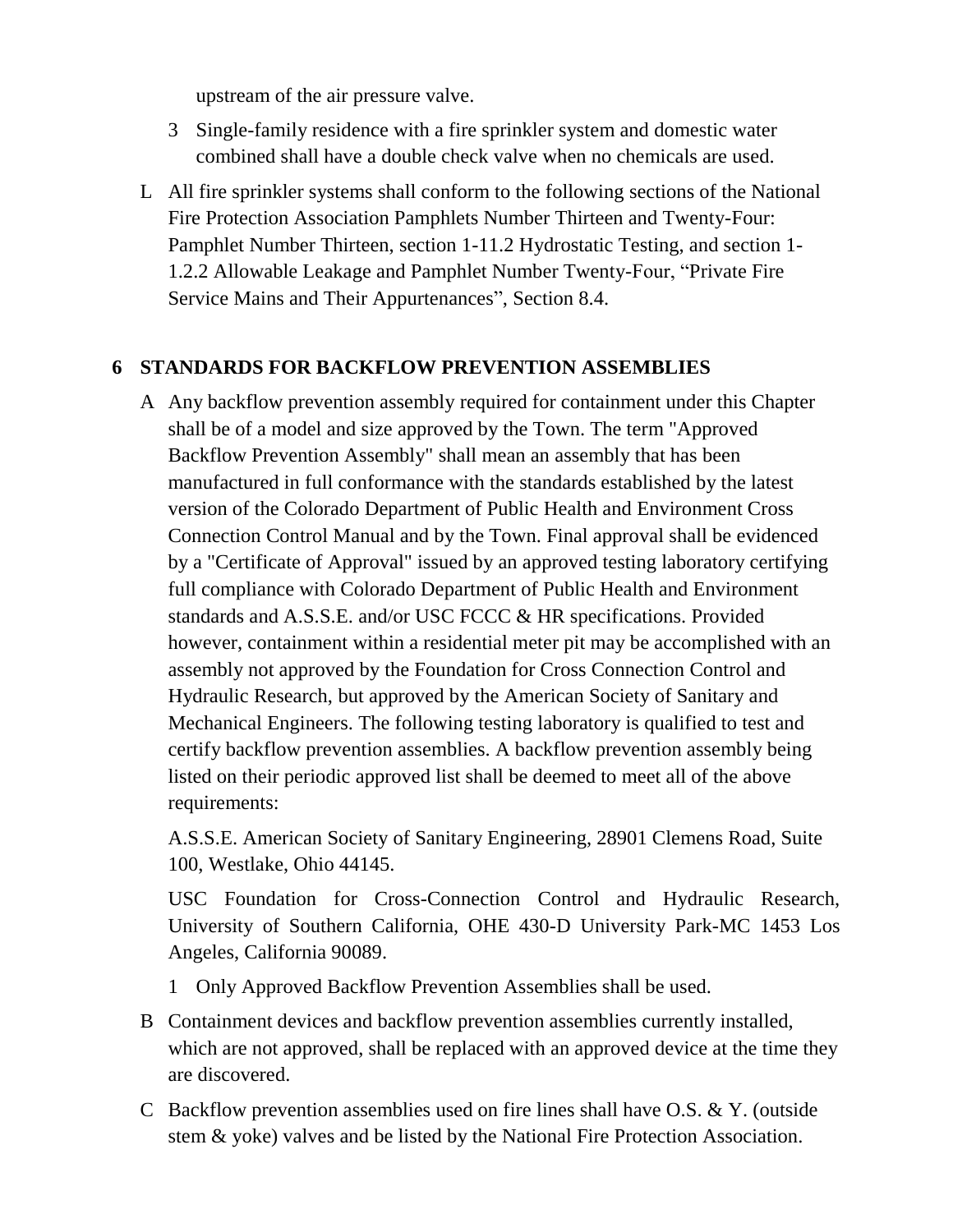## **7 INSTALLATION OF CONTAINMENT DEVICES**

- A All backflow prevention assemblies shall be installed in accordance with the Town of Ignacio requirement.
- B All backflow prevention assembly installations shall be inspected and approved for use by the Town.
- C All backflow prevention assemblies shall be installed in the horizontal position. Vertical installation shall be acceptable when approved by A.S.S.E. and / or USC FCCC & HR specifications.
- D A pressure vacuum breaker shall be used where the backflow prevention assembly is never subject to backpressure if installed a minimum of twelve (12) inches above the highest piping or outlet downstream of the assembly in a manner to preclude back pressure.
- E Atmospheric vacuum breakers are not allowed.
- F A single check valve is not considered to be a backflow prevention assembly, and must be replaced with an approved containment device.
- G Double check valve assemblies may be installed in below grade vaults only if the vault is properly constructed and insulated to prevent freezing.
- H Reduced pressure backflow prevention assemblies must be installed above ground. The device should be placed at least twelve inches (12) above the finish grade to allow clearance for the repair work. A concrete slab at finish grade is recommended. Proper drainage should be provided for the relief valve and may be piped away from the location provided it is readily visible from above grade and provided the relief valve is separated from the drain line by a minimum of double the diameter of the supply line. A modified vault installation may be used if constructed with ample side clearances and adequate drainage.

## **8 TESTING AND MAINTENANCE**

- A At least once per year, it will be the duty of the customer where any containment device is installed to have a certified inspection or test made of those devices. In those specific instances where the Town deems the hazard to be great enough, certified inspections or tests at more frequent intervals may be required. These inspections or tests shall be at the expense of the customer and shall be performed by a certified technician approved by the Colorado Department of Public Health and Environment.
- B As necessary, the containment devices shall be repaired or replaced at the expense of the customer whenever the containment devices are found to be defective.